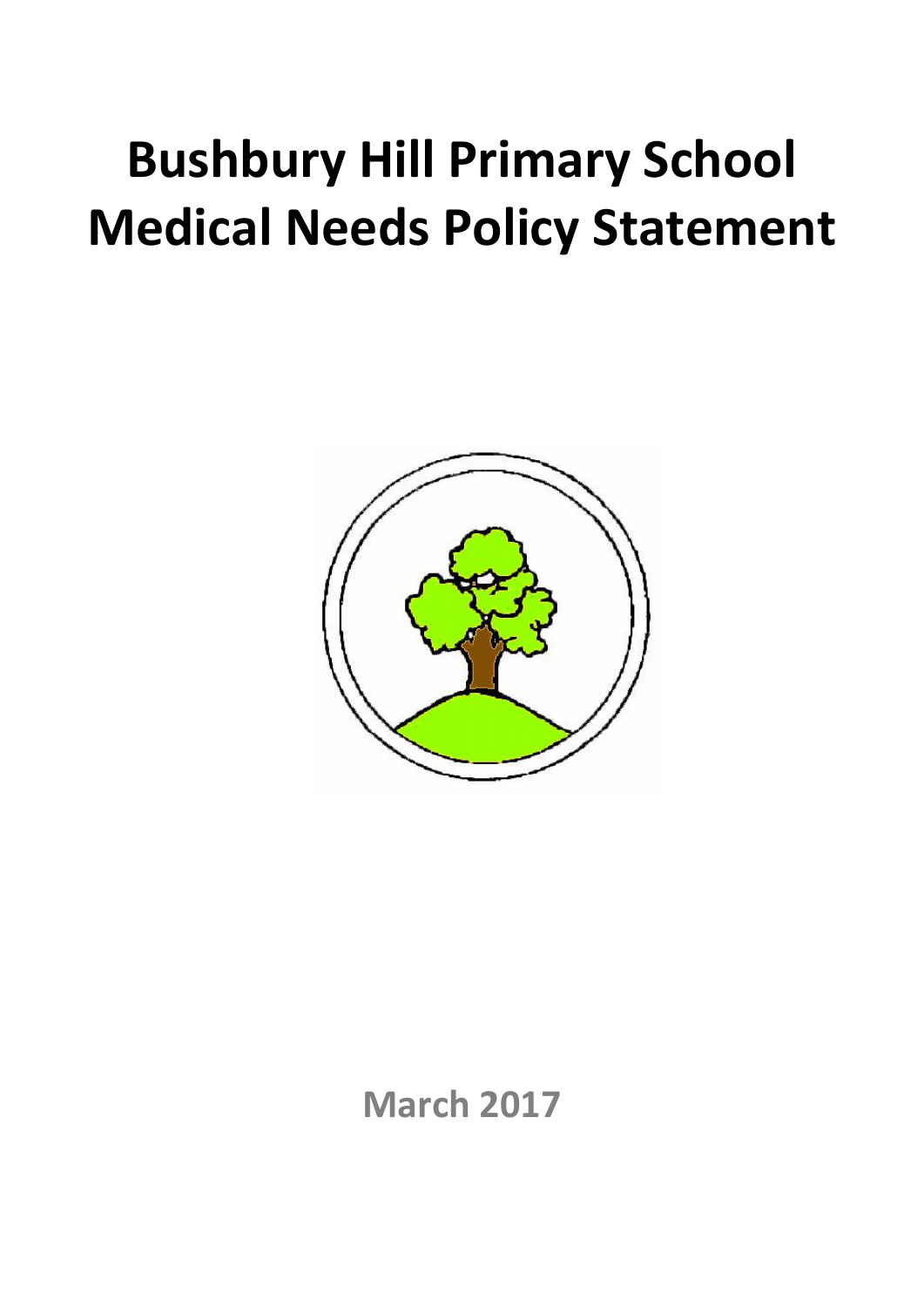# **Medical Needs Policy**

# **1. Bushbury Hill Primary School aims to support and welcome children with medical conditions.**

Bushbury Hill Primary School understands that it has a responsibility to make the school welcoming and supportive to children with medical conditions who currently attend and to those who may enrol in the future. Our school aims to provide all children with medical conditions the same opportunities as others at school. We will help to ensure they can:

- $\checkmark$  Be healthy
- $\checkmark$  Stay safe
- $\checkmark$  Enjoy and achieve
- $\checkmark$  Make a positive contribution
- $\checkmark$  Achieve economic well-being

# **Definition**

Pupils' medical needs may be broadly summarised as being of two types:

- (a) **Short-term**, affecting their participation in school activities which they are on a course of medication.
- (b) **Long-term**, potentially limiting their access to education and requiring extra care and support

Schools have a responsibility for the health and safety of pupils in their care. The Health and Safety at Work Act 1974 makes employers responsible for the health and safety of employees and anyone else on the premises. In the case of pupils with special medical needs, the responsibility of the employer is to make sure that safety measures cover the needs of all pupils at the school. This may mean making special arrangements for particular pupils so that they can access their full and equal entitlement to all aspects of the curriculum. In this case, individual procedures may be required. Bushbury Hill Primary School is responsible for making sure that relevant staff know about and are, if necessary, trained to provide any additional support that pupils with medical conditions (long or short term) may need. The Children and Families Act 2014 places a duty on schools to make arrangements for children with medical conditions. Pupils with medical conditions have the same right of admission to school as other children and cannot be refused admission or excluded from school on medical grounds alone. Governors will, in line with their safeguarding duties, ensure that pupils' health is not put at unnecessary risk from, for example, infectious diseases. They, therefore, do not have to accept a child in school at times where it would be detrimental to the health of that child or others to do so.

# **2. Our Aims**

- To support pupils with medical conditions, so that they have full access to education, including physical education and educational visits, in order to reach their academic potential.

- To ensure that school staff involved in the care of children with medical needs are fully informed and adequately trained by a professional in order to administer support or prescribed medication

- To fulfil the legal responsibility of the governing body under section 100 of the Children and Families Act 2014 and the Equality Act 2010 to make arrangements to support pupils with medical needs.

- To ensure that parents of children with medical conditions feel confident that their children's needs are met.

- To write, in association with healthcare professionals, Individual Healthcare Plans where necessary

- To respond sensitively, discreetly and quickly to situations where a child with a medical condition requires support

- To minimise the impact of any long term absence related to a pupils' medical needs through effective planning, support and partnership working.

- To ensure links are made to pupils' Education, Health and Care Plans, where appropriate.

- To keep, monitor and review appropriate records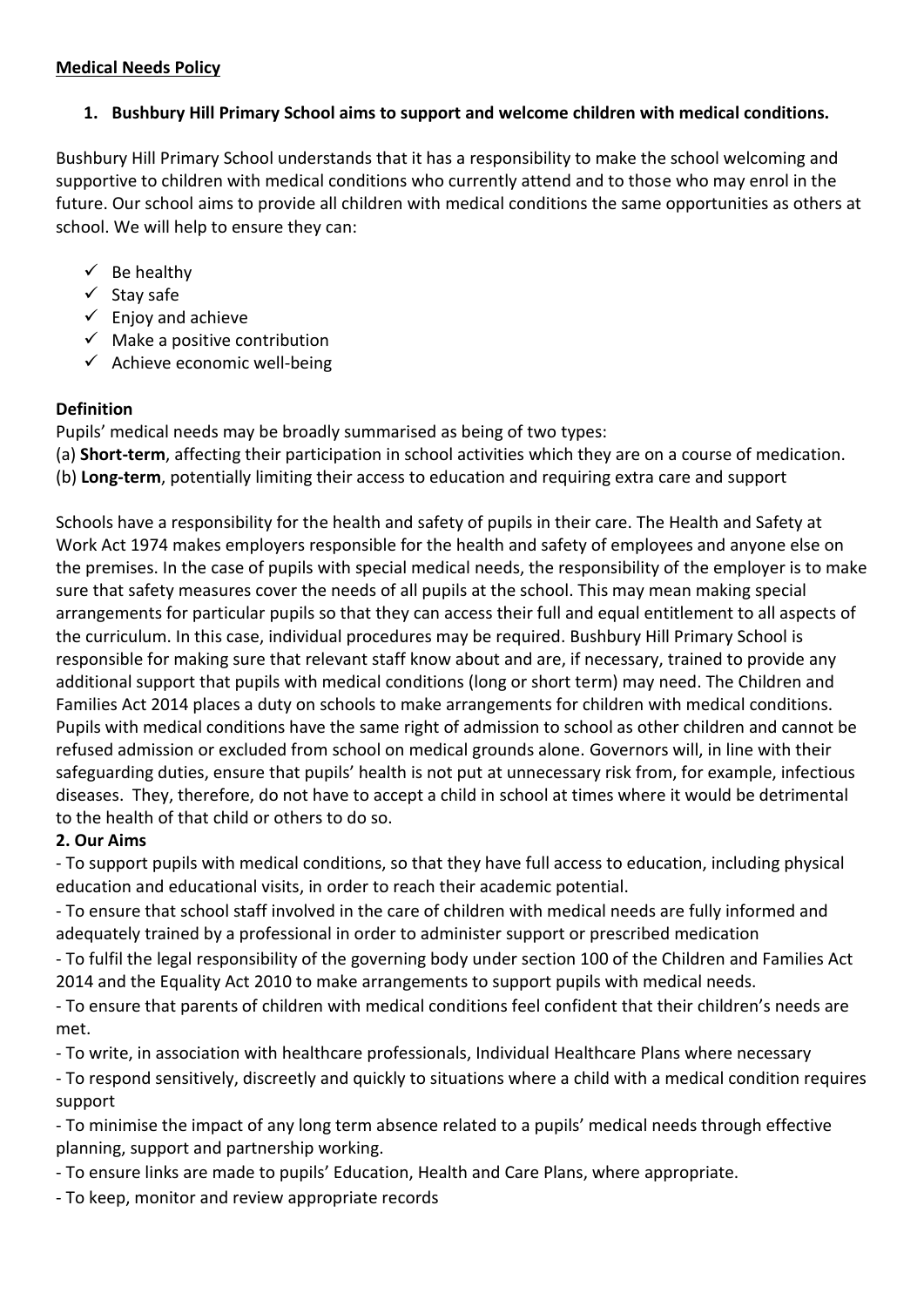# **Entitlement**

Bushbury Hill Primary School provides full access to the curriculum for every child wherever possible. We believe that pupils with medical needs have equal entitlement and must receive necessary care and support so that they can take advantage of this. However, we also recognise that employees have rights in relation to supporting pupils with medical needs, as follows: Employees may:

- Choose whether or not they wish to be involved

- Receive appropriate training
- Work to clear guidelines

- Bring to the attention of Senior Leadership any concern or matter relating to the support of pupils with medical conditions

# **3. All staff understand the school's general emergency procedures**

All staff know what action to take in the event of a medical emergency. This includes:

- $\checkmark$  How to contact emergency services, usually via the office and what information to give (including the SAT Nav postcode will be incorrect)
- $\checkmark$  To contact a first aid member of staff. Training is refreshed for all staff when required.
- $\checkmark$  If a pupil needs to be taken to hospital, a member of staff will accompany them if parents are unavailable or school will ask parent to meet ambulance at casualty.

# **4. The school has clear guidance on the administration of medication at school**

# **Administration of medicines**

Only essential medicines will be administered during the school day. These will be only those prescribed by a doctor. Parents must submit a written permission slip before any medicine is administered. Medicines to be given during the school day must be in their original container.

Before administering any medicine, there must be two members of staff to check when medication is administered. For the members of staff administering the medicine, always triple check against the: name on the bottle, name on the sheet and the child. When children are prescribed antibiotics, office staff print out a picture of the child and attach to the medication form. Staff must check that the dosage they are giving is correct, and that written permission has been given.

Any child refusing to take medicine in school will not be made to do so, and parents will be informed about the dose being missed. All doses administered will be recorded in the Administration of Medicines book (located in the school reception office).

# **Administration-emergency medication**

All pupils at this school with medical conditions have easy access to their emergency medication. Pupils are encouraged, when age appropriate, to carry and administer their own emergency medication i.e. Inhalers, epi-pens and insulin. Pupils who do not carry and administer their own emergency medication know where their medication is stored and how to access it.

# **Administration-general**

All use of medication defined as a controlled drug, even if the pupil can administer the medication themselves, is done under the supervision of a first aider or member of staff.

Bushbury Hill Primary School understands the importance of medication being taken as prescribed.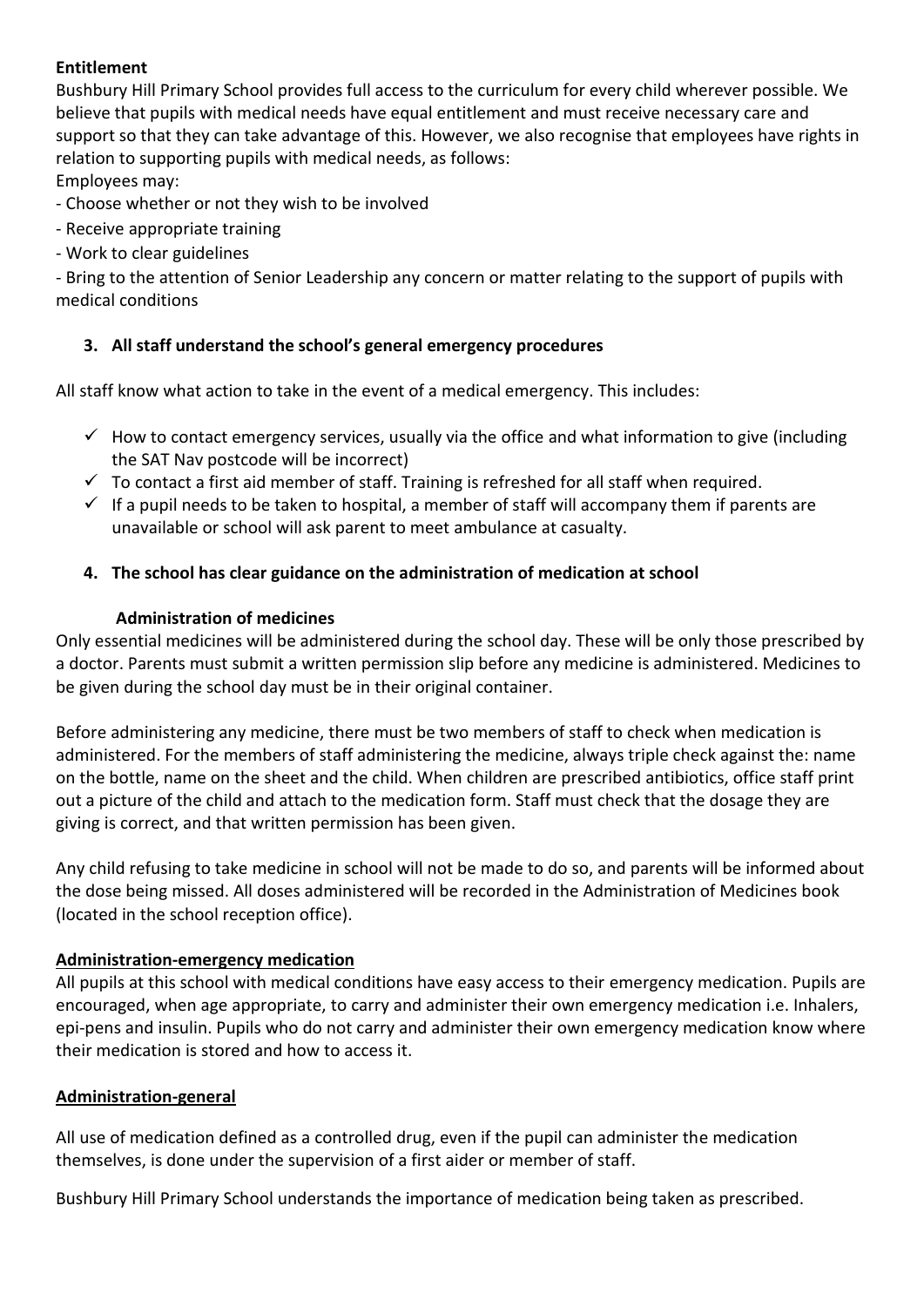All staff are aware that there is no legal or contractual duty for any member of staff to administer medication or supervise a pupil taking medication unless they have been specifically contracted to do so.

Many staff are happy to take on the voluntary role of administering medication. For medication where no specific training is necessary, any member of staff may administer prescribed and non-prescribed medication to pupils under the age of 16, but only with the written consent of the pupil's parent/carer.

Training is given to all staff members who agree to administer medication to pupils, where specific training is needed. The Local Authority provides full indemnity.

Parents at Bushbury Hill Primary School understand that if their child's medication changes or is discontinued, or the dose or administration method changes, that they should notify the school immediately.

All staff attending off-site visits are aware of any pupils with medical conditions on the visit. They receive information about the type of condition, what to do in an emergency and any other additional support necessary, including any additional medication or equipment needed.

# **5. Bushbury Hill Primary School has clear guidance on the storage of medication at school**

The emergency inhaler is stored in the office. Epi-pens are stored in the child's room. Insulin in the fridge in the office and Buccolam Midazolam will be stored in locked cupboard in Nursery.

# **Safe storage – non emergency medication**

All non-emergency medication is kept in the office, either in the lockable cupboard or in the mini fridge. Children with medical conditions know where their medication is stored and how to access it. Staff ensure that medication is only accessible to those for whom it is prescribed. Inhalers are kept in the child's classroom. Children have access to these inhalers at all times, though must inform a member of staff that they are taking a dose. All inhalers are marked with the child's name. All children with an inhaler must take them on educational visits, however short in duration.

# **Safe disposal**

Parents are asked to collect out of date medication.

# **5. Bushbury Hill Primary School has clear guidance about record keeping**

#### **Enrolment forms**

Parents at Bushbury Hill Primary Primary School are asked if their child has any health conditions on the enrolment form, which is filled out when their child starts school. If a child's health changes during their time at school, it is the parent/carer's responsibility to advise the school of this.

#### **Individual Healthcare Plans**

Bushbury Hill Primary School uses a healthcare plan to record important details about individual children's medical needs at school, their triggers, signs, symptoms, medication and other treatments. These healthcare plans are held in the school office.

An individual healthcare plan will be completed with the parent/carer's input to ensure all information is up to date and correct.

If a pupil has a short-term medical condition that requires medication during school hours, a medical form will need to be completed by the parent/carer.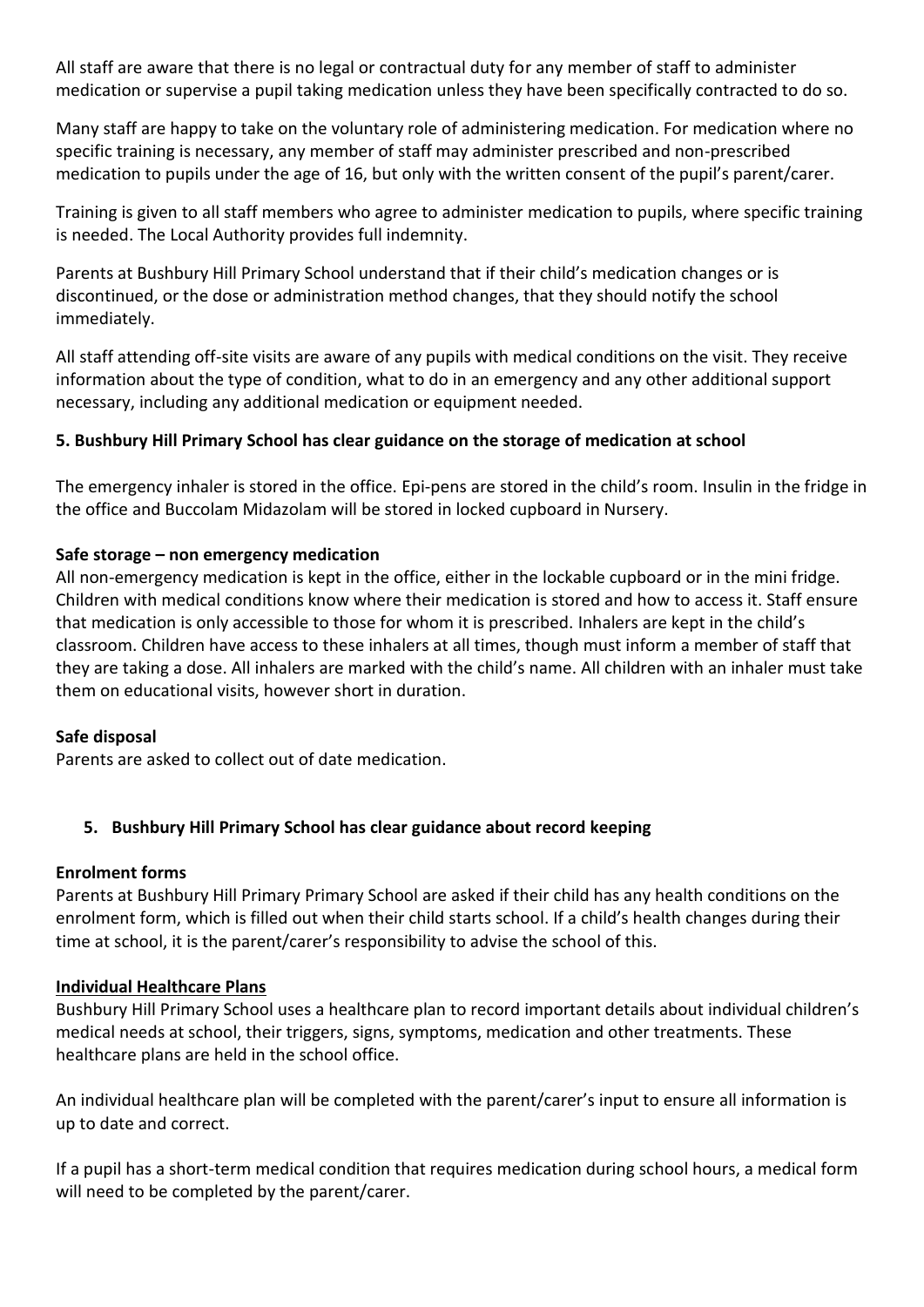Parents are regularly reminded to inform the school if their child has a medical emergency or if there have been changes to their symptoms, or their medication and treatments change. This is to ensure the healthcare plans can be updated accordingly.

# **School Medical register**

Children with serious medical conditions will have their photo and brief description of condition, along with any other necessary information, in the staffroom. Children with medical conditions which may require emergency attention, e.g. epilepsy, diabetes, will have their names and a copy of their Individual Healthcare Plan clearly accessible in their classroom, and all adults dealing with the child will have their attention drawn to this information. All other medical conditions will be noted from children's SIMs records and this information will be provided to class teachers annually. Marie-Anne Groves has responsibility for the register at Bushbury Hill Primary School.

# **6. Bushbury Hill Primary School ensures that the whole school environment is inclusive and favourable to pupils with medical conditions. This includes the physical environment, as well as social, sporting and educational activities.**

# **Physical environment**

This school is committed to providing a physical environment that is accessible to pupils with medical conditions.

# **Exercise and physical activity**

This school understands the importance of all pupils taking part in sports, games and activities. Bushbury Hill Primary School ensures classroom teachers make appropriate adjustments to sports, games and other activities to make physical activity accessible to all pupils. Teachers and are aware of pupils in their care who have been advised to avoid or take special precautions with particular activities.

# **Education and learning**

Bushbury Hill Primary School ensures that pupils with medical conditions can participate fully in all aspects of the curriculum and ensures appropriate adjustments and extra support are provided.

Staff are aware of the potential for pupils with medical conditions to have special educational needs (SEND).

# **Each member of the school and health community knows their roles and responsibilities in maintaining an effective medical needs policy.**

This school works in partnership with all interested and relevant parties including all school staff, parents, employers and community healthcare professionals to ensure the policy is planned, implemented and maintained successfully.

The following roles and responsibilities are used for the medical policy at this school. These roles are understood and communicated regularly.

# **Chair of Governors, Mr Alan Jasper** has a responsibility to:

- $\checkmark$  Ensure the health and safety of their employees and anyone else on the premises taking part in school activities (this includes all pupils). This responsibility extends to those staff and others leading activities taking place off-site, such as visits, outings or field trips.
- $\checkmark$  Make sure the medical policy is effectively monitored and evaluated and regularly updated.
- $\checkmark$  Provide indemnity to staff who volunteer to administer medication to pupils with medical conditions.

# **Headteacher Mrs K Mason** has a responsibility to:

 $\checkmark$  Ensure the school is inclusive and welcoming and that the medical conditions policy is in line with local and national guidance and policy frameworks.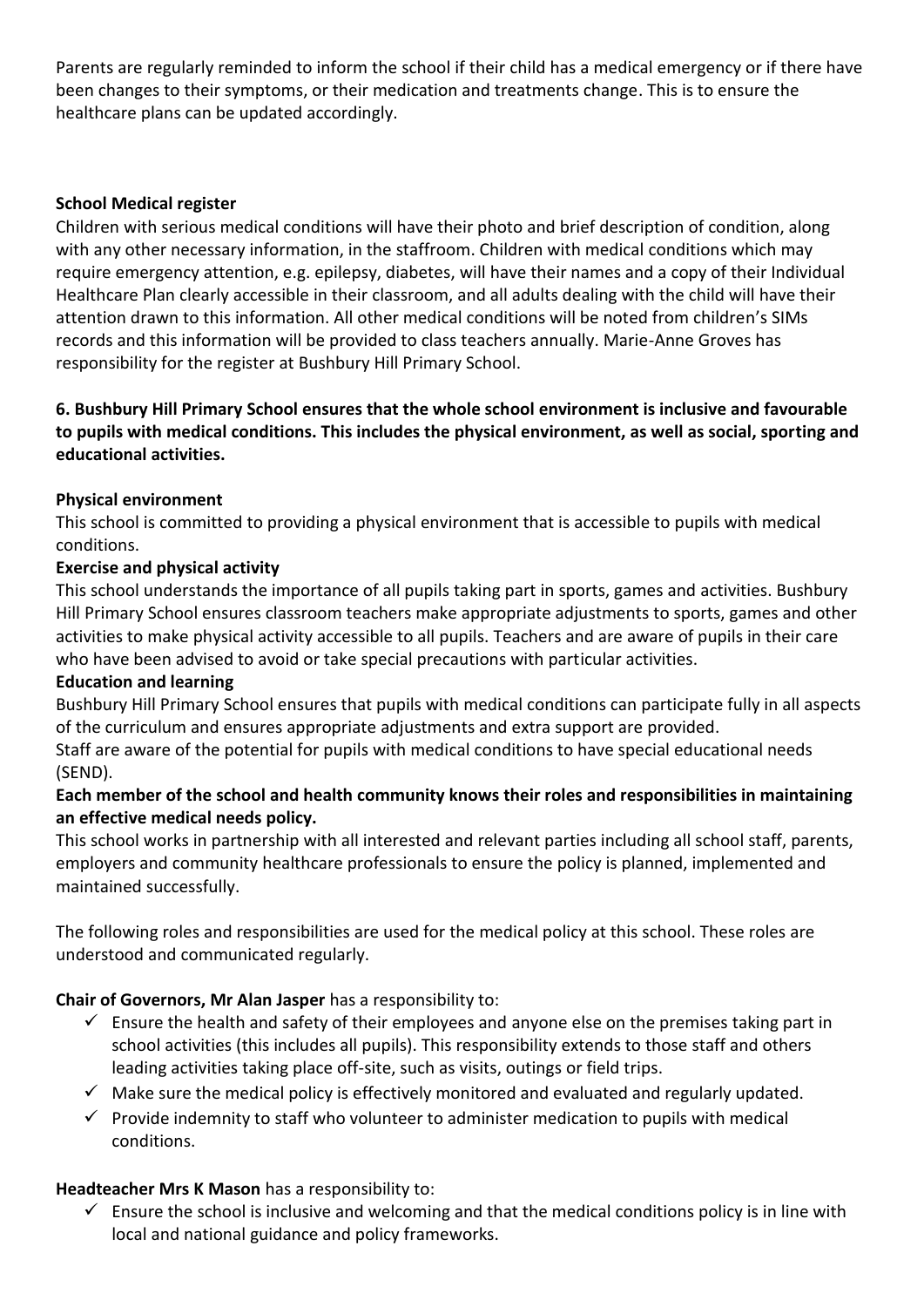- $\checkmark$  Liaise between interested parties including pupils, teachers and learning mentors, teaching assistants, school nurses, parents and governors.
- $\checkmark$  Ensure the policy is put into action, with good communication of the policy to all.
- $\checkmark$  Ensure every aspect of the policy is maintained.
- $\checkmark$  Ensure information held by the school is accurate and up to date and that there are good information sharing systems in place using pupil's healthcare plans.
- $\checkmark$  Ensure pupil confidentiality.
- $\checkmark$  Assess the training and development needs of staff and arrange for them to be met.
- $\checkmark$  Ensure all supply staff and new teachers know the medical needs policy.
- $\checkmark$  Update the medical policy at least once a year according to review recommendations and recent local and national guidance and legislation.
- $\checkmark$  Know which pupils have a medical condition and which have special educational needs because of their condition.
- $\checkmark$  To send out reminders to parents to inform us if their child has allergies that they did not have when they were enrolled at the school.
- $\checkmark$  Ensure teachers make the necessary arrangements if a pupil needs special consideration or access arrangements in assessments tests.

# **All school staff**

All staff at Bushbury Hill Primary School have a responsibility to :

- $\checkmark$  Be aware of the potential triggers, signs and symptoms of common medical conditions and know what to do in an emergency.
- $\checkmark$  Understand the medical policy.
- $\checkmark$  Know which students in their care have a medical condition.
- $\checkmark$  Allow all students to have immediate access to their emergency medication.
- $\checkmark$  Maintain effective communication with parents including informing them if their child has been unwell at school.
- $\checkmark$  Ensure pupils who carry their medication with them have it when they go on a school visit or out of the classroom.
- $\checkmark$  Be aware of pupils with medical conditions who may be experiencing bullying or need extra social support.
- $\checkmark$  Ensure all pupils with medical conditions are not excluded unnecessarily from activities they wish to take part in.
- $\checkmark$  Ensure pupils have the appropriate medication or food with them during any exercise and are allowed to take it when needed.

# **Teaching staff**

Teachers at this school have a responsibility to:

- $\checkmark$  Ensure students who have been unwell catch up on missed school work, wherever possible.
- $\checkmark$  Be aware that medical conditions can affect a pupil's learning and provide extra help when pupils need it.
- $\checkmark$  Liaise with parents, the pupil's healthcare professional and special educational needs coordinator if a pupil is falling behind with their work because of their condition.

# **School Office**

The school office at Bushbury Hill Primary School has a responsibility to:

- $\checkmark$  Ensure healthcare plans are completed and reviewed annually.
- $\checkmark$  Check medication held in school annually for expiry dates and dispose of accordingly
- $\checkmark$  When children are prescribed antibiotics, office staff print out a picture of the child and attach to the medication form.
- $\checkmark$  Administer medication to students as prescribed.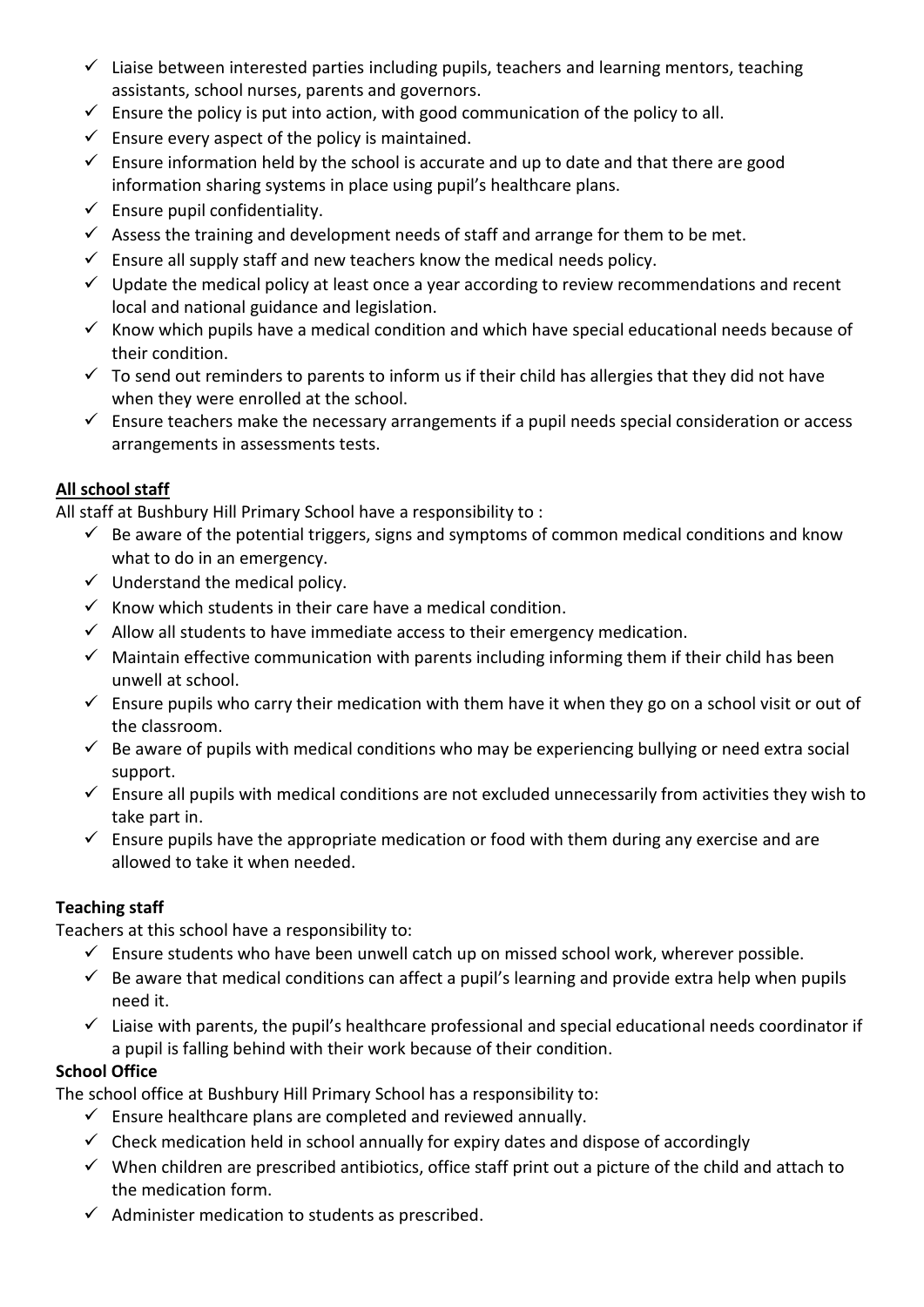$\checkmark$  To send out reminders to parents to inform us if their child has allergies that they did not have when they were enrolled at the school.

# **First aiders / trained teaching assistants**

First aiders at this school have a responsibility to:

- $\checkmark$  Give immediate help to casualties with common injuries or illnesses and those arising from specific hazards within the school.
- $\checkmark$  When necessary ensure that an ambulance or other professional medical help is called.
- $\checkmark$  Administer medication to students as prescribed.

# **School Nurse Mrs Jo Vickers**

Individual doctors and specialist healthcare professionals caring for students who attend this school, have a responsibility to:

- $\checkmark$  Help update the school's medical condition policy.
- $\checkmark$  Help train staff and provide advice for caring for pupils with medical conditions.
- $\checkmark$  Know which pupils have a medical condition and which have special educational needs because of their condition.
- $\checkmark$  Ensure teachers make the necessary arrangements if a pupil needs special consideration or access arrangements in tests.

# **Children**

The children at this school have a responsibility to:

- $\checkmark$  Treat other children with and without a medical condition equally.
- $\checkmark$  Tell their parents, teacher or nearest staff member when they are not feeling well.
- $\checkmark$  Let a member of staff know if another pupil is feeling unwell.
- $\checkmark$  Treat all medication with respect.
- $\checkmark$  Know how to gain access to their own medication in an emergency.
- $\checkmark$  Ensure a member of staff is called in an emergency situation.

# **Parent/Carers**

The parent/carer of a child at this school has a responsibility to:

- $\checkmark$  Tell the school if their child has a medical condition.
- $\checkmark$  Ensure the school has a complete and up-to-date Individual Healthcare plan for their child.
- $\checkmark$  Inform the school about the medication their child requires while taking part in visits, outings or field trips and other out-of-school activities.
- $\checkmark$  Tell the school about any changes to their child's medication, what they take, when and how much.
- $\checkmark$  Inform the school of any changes to their child's condition.
- $\checkmark$  Ensure their child's medication and medical devices are labelled with their child's full name.
- $\checkmark$  Provide the school with appropriate spare medication labelled with their child's name.
- $\checkmark$  Ensure medication is within expiry dates.
- $\checkmark$  Ensure their child catches up on any school work they have missed.
- $\checkmark$  Ensure their child has regular reviews about their condition with their doctor or specialist healthcare professional.

# **Unacceptable Practice**

While school staff will use their professional discretion in supporting individual pupils, it is unacceptable to:

- o Prevent children from accessing their medication
- $\circ$  Assume every child with the same condition requires the same treatment
- o Ignore the views of the child or their parents / carers; ignore medical advice
- $\circ$  Prevent children with medical conditions accessing the full curriculum, unless specified in their Individual Healthcare plan
- o Penalise children for their attendance record where this is related to a medical condition